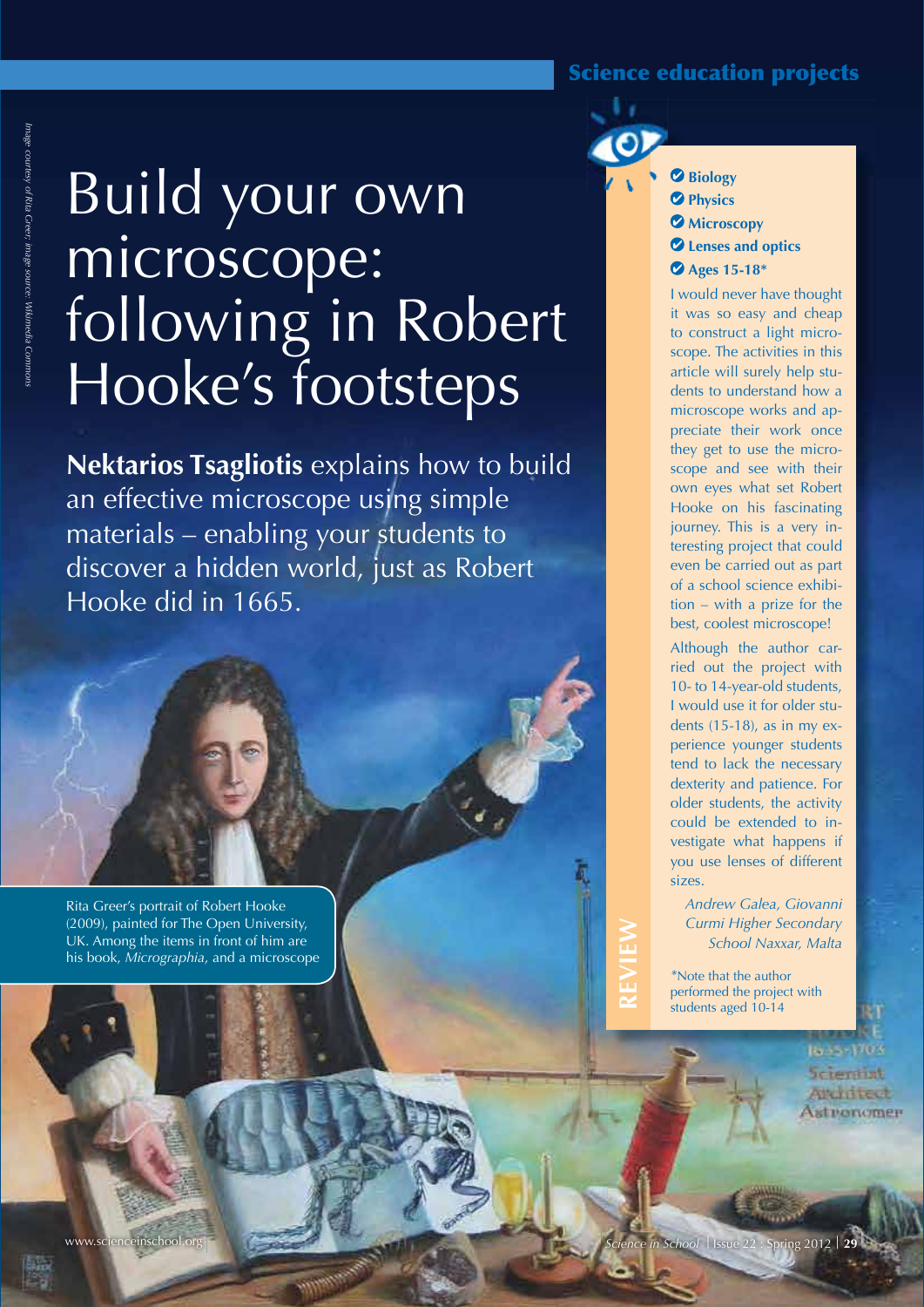**Exercise School**<br>
scope was made famous by<br>
the achievements of one of it<br>
earliest users. When we consider the scope was made famous by the achievements of one of its telescope in history, we think of Galileo Galilei (1564–1642) and his pioneering observations of the Moon and planets. Similarly, the English scientist Robert Hooke (1635–1703) was one of the first to realise the potential of the microscope. In his book *Micrographia*, published in 1665, Hooke astonished the public with a fantastical world, where everyday objects such as needles and hairs, ants and spiders, were transformed by magnification.

From a very early age, Robert Hooke's curious mind drew him into many scientific fields (for this reason he has been called the 'Leonardo of England'). In 1662, he was hired by England's recently founded academy of science, The Royal Society, to carry out studies with the microscope. Three years later, he published these and many of his other studies in *Micrographia*.

This huge book is filled with descriptions of what Hooke saw under the microscope. He claimed that his goal was to use 'a sincere hand, and a faithful eye, to examine, and record the things themselves as they appear'. Along with descriptions, Hooke included stunningly detailed drawings of the objects he viewed. His lively drawings of insects made them seem, as he remarked, 'as if they were lions or elephants seen with the naked eye'. The book was a great success and is still considered a masterpiece of scientific literature.

*Micrographia* was the inspiration for my classroom project, which had two aims. First, to build a working microscope inspired by early models from inexpensive, easily obtainable modern materials that students could use in class; and second, for the students to investigate the microscopic world for themselves, taking Robert Hooke's studies as a starting point and producing their own observations in the form

of sketches and descriptions.

The microscope I built with my students is a modified version of one described by researchers at the Museo Galileo in Florence, Italyw1. It is similar in construction to those used by Hooke and other scientists during the late 16<sup>th</sup> and early 17<sup>th</sup> centuries and has the same essential elements: two lenses (objective and eyepiece), a microscope tube, and a diaphragm to reduce optical distortion. The modern materials we used include plastic lenses, each of which was extracted from a single-use disposable camera. Once built, the microscope has a magnification of approximately 20 times – quite sufficient to reveal the wonders of the microscopic world as Hooke saw them.

This microscope is durable and portable, and can be assembled quickly once the materials have been collected, cut and glued appropriately (see online videow2). It can be used

repeatedly for microscope studies and / or observations, requiring minimal maintenance, such as lens cleaning and battery supply for the spotlight. Moreover, it can be stored easily in the classroom and laboratory, as it occupies a small space.

#### **Materials**

- 2 lenses with a focal length of 35 mm, each salvaged from a singleuse disposable camera. Make sure the flash has been discharged and remove the battery before you open the camera. Use insulated tools (like screwdriver and pliers). The students might need help extracting the lenses from of the cameras.
- 2 metal washers with an external diameter of 2 cm and an inner hole of approximately 1 cm diameter
- 1 black cardboard or rubber disc with an external diameter slightly smaller than the washers (approxi-

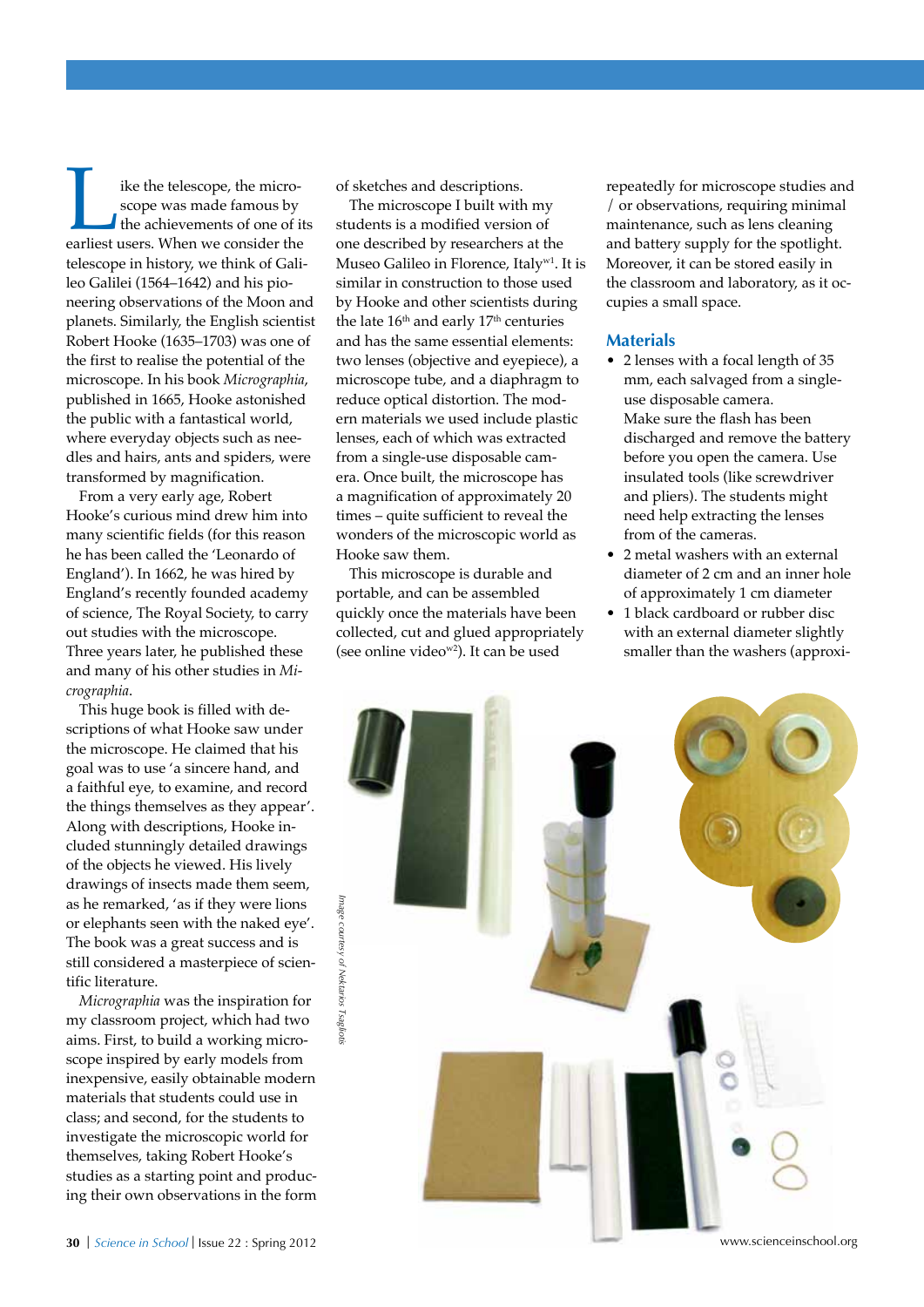*Images courtesy of Nektarios Tsagliotis*



mately 1.2 to 1.5 cm) and a small hole of approximately 2-3 mm diameter.

This is the diaphragm: it ensures that the centre of the lens is used rather than its edges, as these can distort the image.

- • 4 plastic tubes, to form the microscope body and support, with the following dimensions:
	- · Microscope body tube: 16.5 cm length of Ø18 (1.8 cm external diameter, internal diameter 1.6 cm)
	- · Main support tube: approximately 17 cm length of Ø23 (2.3 cm external diameter, internal diameter 2 cm)
	- · Two smaller support tubes: each an approximately 10 cm length of Ø16 (1.6 cm external diameter)s These are plastic tubes used for electrical home installation, obtainable from hardware stores and / or electrical supplies shops.
- 1 rigid base made from thick cardboard, wood or similar, approximately 10 x 10 cm
- 2 strong rubber bands (for a more stable construction, use 1 strong rubber band and 1 plastic cable tie)
- 1 piece of opaque black paper, approximately 15 x 5 cm
- • 1 black plastic 35 mm film container or similar. Alternatively, a plastic connector for the Ø18 tube
- • A reading spotlight, preferably with a clip for attaching it to the microscope base



- Blutack<sup>®</sup> (malleable stickyish plastic used for temporary fixing)
- Glue gun with hot silicone and instant glue
- Scissors
- Paper cutter
- • Hacksaw
- • Ruler
- Pen or pencil

## **Procedure**

- 1. Take the tube that will form the microscope body (Ø18). Roll the opaque black paper lengthways and insert it into the tube so that it forms a lining for the tube.
- 2. Attach each lens to a washer using Blutack or glue them carefully with instant glue. Then add a ring of Blutack around the edge of the lens and washer.
- 3. Place one lens-and-washer unit at one end of the tube, with the washer on the outside, using the Blutack ring to hold it firmly in







position. Then fix the other lensand-washer unit at the other end in the same way.

- 4. Place the black cardboard or rubber disc on top of one of the washers at the end of the tube and secure it with Blutack. The disc forms the microscope's objective.
- 5. Make the microscope eyepiece: in the bottom of the film container, cut a hole just large enough to fit the microscope body tube into (if you use a tube connector, see list of materials, you do not need to

An ant, as illustrated in Hooke's *Micrographia*

*Image courtesy of the Project Gutenberg*

mage courtesy or the Project Cutenber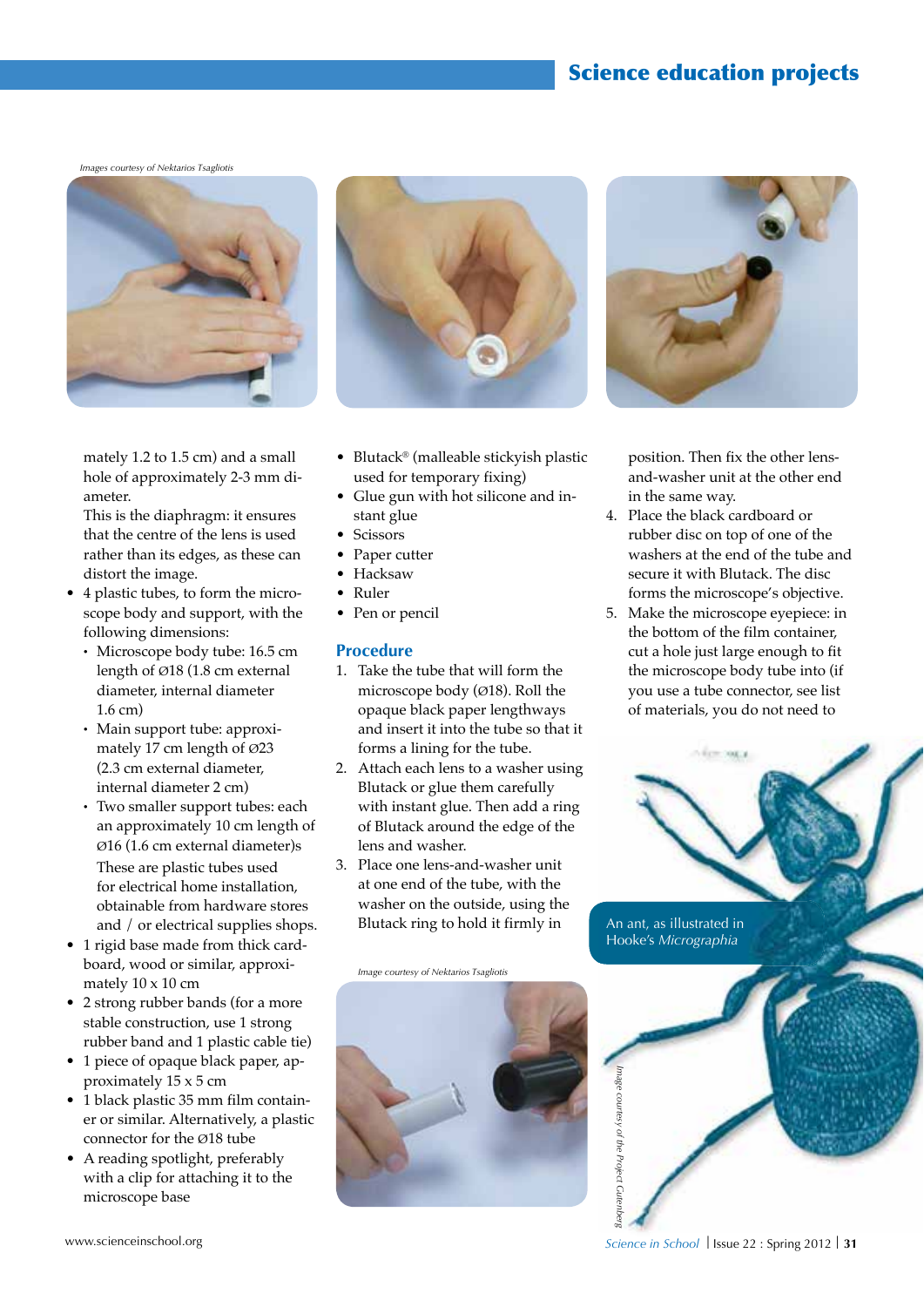*Images courtesy of Nektarios Tsagliotis*



cut a hole). Push the tube (the end without the black disc) a short way inside the film container and secure it with glue if necessary.

6. Now construct the support for the microscope body. Using the glue gun and hot silicone, fasten the two smaller tubes to the main support tube (the longest remaining tube) so that they lie alongside each other, touching, with all three tubes aligned at one end and the longest tube extending beyond the others at the other end.



The finished microscope with a cable tie and a rubber band



- 7. Then use the glue gun to attach the free end of the longest tube to the base, positioning it towards one end of the base. Hold the tube steady in a vertical position until the hot glue has cooled.
- 8. Complete the microscope by joining the microscope body to the support. Place the two rubber bands around the three support tubes, one near the top and one near the bottom. (Or use a plastic cable tie instead of the lower of the two rubber bands.) Then slide the microscope body under the bands, with the eyepiece at the top. Make sure the bands are tight enough to hold the body tube in position, but that it can still move up and down.
- 9. Adjust the position so that the objective end is a few centimetres above the base. Your microscope is now ready!
- 10. To view an object under the microscope, place it on the base, under the objective. Bring it into focus by sliding the body tube up and down until you find the



right position. (If you are using the cable-tie version, focus by turning the microscope tube gently and simultaneously moving it up and downw3.)

Shining a bright light, such as a desk lamp or a small torch or spotlight on the object will give you even better images.

If you have a compact digital camera, you can even take photos of your magnified specimens. Hold the camera against the eyepiece lens, keep it steady and you will be surprised at the clarity of the images you produce.

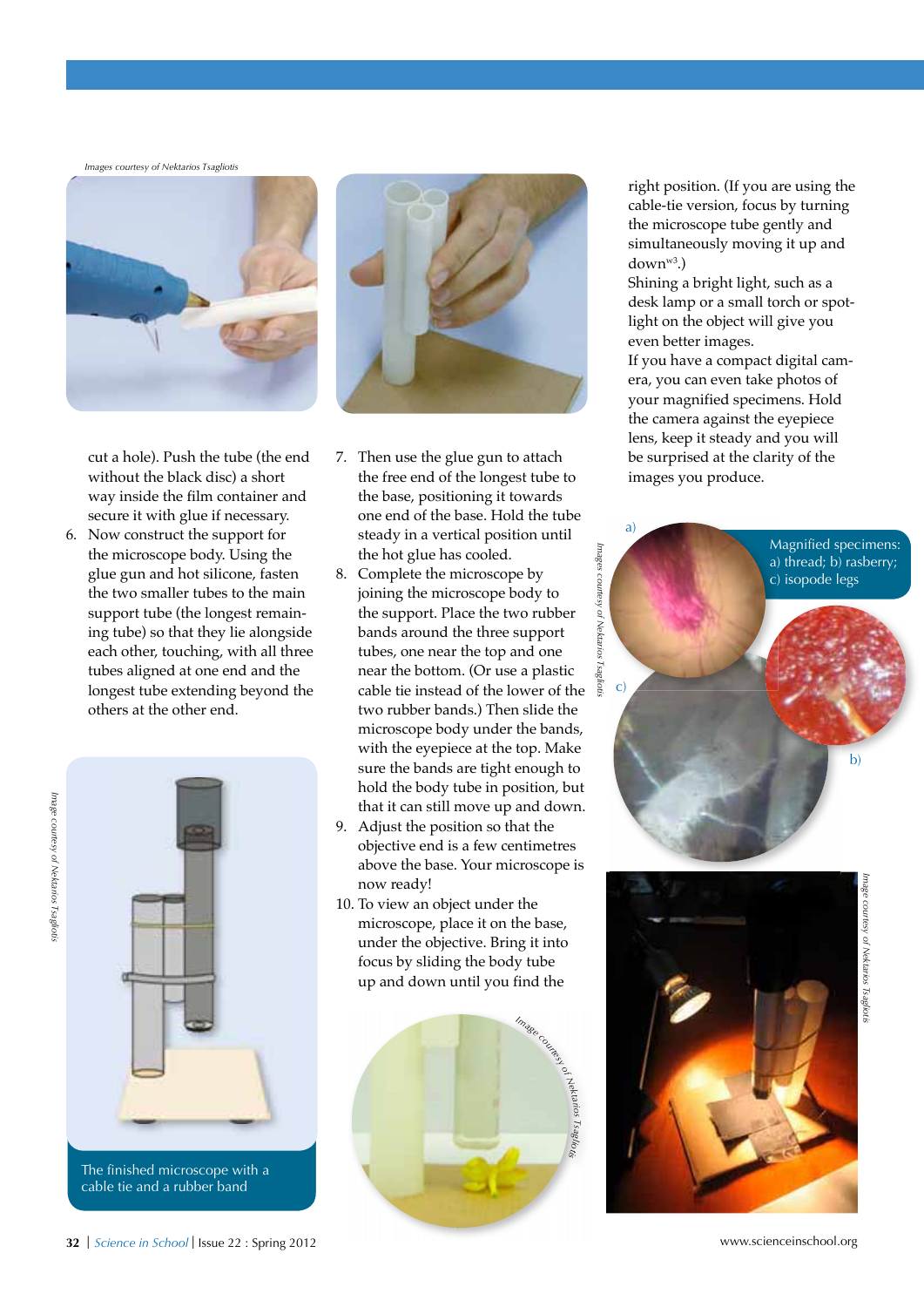# Science education projects

#### Improving the images

To achieve even sharper images, with less distortion, you can build a version with an additional lens (a field lens) between the eyepiece and the objective. For this you need to have used a tube connector rather than a film container for the eyepiece, since the film container's diameter is too wide to hold the lens. Then all you have to do is add another lens-and-washer unit at the top of the connector: this is the new eyepiece. The eyepiece of

*Image courtesy of Nektarios Tsagliotis*



The three-lens microscope

- A: The new eyepiece;
- B: the field lens, which was the eye piece of the original microscope; C: the objective lens

*Image courtesy of Nektarios Tsagliotis*



microscope with three lenses



the original model (described above) becomes the field lens of the threelens model.

#### **Classroom activity**

The idea is for 10- to 14-year-old students to use the microscope in a similar way to Robert Hooke, recreating an authentic scientific method of discovery. The students view an object using the microscope and then produce a detailed sketch and a description. Afterwards, the class discusses their results.

- 1. Prepare some printouts of pages from *Micrographia*, including Hooke's sketches of items similar to those the students will study with the microscope (see list below), paired with a simplified version of the text description in each casew4.
- 2. Collect a selection of suitable objects for looking at under the microscope. You could try:
	- A printed and a hand-written full stop (dot)
	- The point of a needle
	- Pieces of fabric
- Grains of sand, sugar and salt
- Plant seeds and other parts of plants
- Small insects (e.g. ants) or other arthropods (e.g. isopods – woodlice) anaesthetised by placing in alcohol solution (20- 30%, e.g. an antiseptic solution) for around 15 min
- 3. Then set up the microscopes (we made one per pair of students), ensuring that there is sufficient light for viewing (e.g. with a reading spotlight or a strong torch).
- 4. Start the lesson with a brief account of who Robert Hooke was and his life story (I found this effective in engaging the students' curiosity about his work). A series of paintings by historical artist Rita Greer, depicting Robert Hooke's life from boyhood onwards, are a useful resourcew5.
- 5. Divide the students into pairs, with pencils and paper for sketching and writing notes, plus a drawing and description from *Micrographia* as an example to follow. Each student in a pair should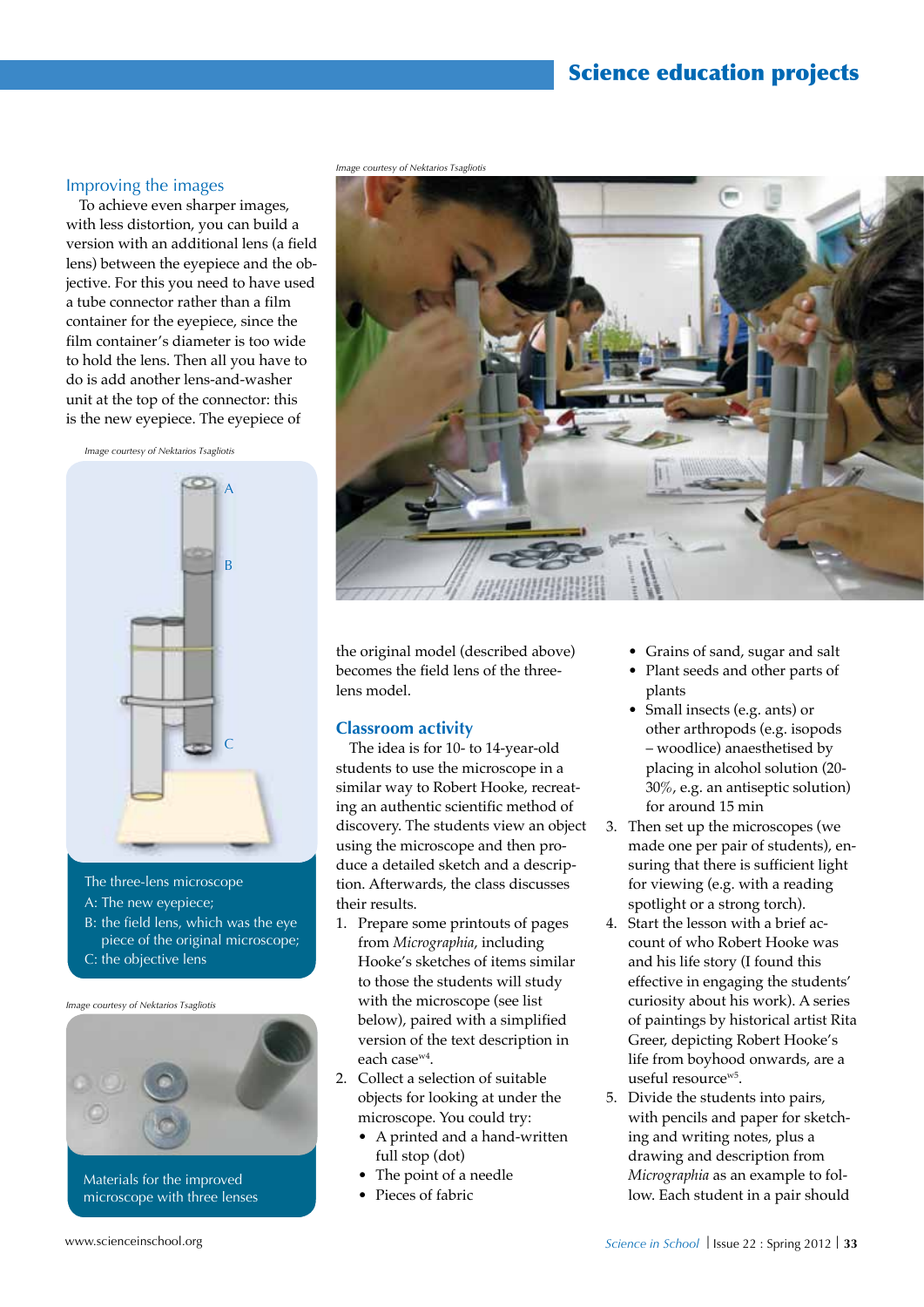take a turn with the microscope, viewing and sketching the object, then writing a description. As part of our project, I developed a set of seven worksheets for each type of specimen observed. These can be downloaded free of charge in English or Greek<sup>w6</sup>.

6. The students should discuss their observations, writings and drawings in pairs and / or in groups of four, before reporting to the whole class.

My students were enthusiastic about the activity, making a big effort to work in a 'scientific' way, like Hooke. Even those who complained that they could not draw tried hard<sup>w7</sup> and attempted to describe the object verbally. The whole project encouraged my students to 'do science' themselves, demystifying it in the process: they were using an instrument that they had built themselves using simple materials.

#### **Acknowledgments**

This project is part of the research work undertaken by the Greek group for the 'History and Philosophy of Science in Science Teaching' (HIPST) project<sup>w8</sup>, funded under the 7<sup>th</sup> Framework Program, Science in Society-2007-2.2.1.2 – teaching methods.

The author would like to thank the coordinator of the Greek research group of the HIPST project, Fanny Seroglou (associate professor at the Aristotle University of Thessaloniki) for her support on the project.

## **Web references**

w1 – To learn how to build the Museo Galileo version, see: http:// brunelleschi.imss.fi.it/esplora/ microscopio/dswmedia/risorse/ erisorse.html

 This website also offers a collection of historical texts about 17<sup>th</sup> century microscopy.

*The Scientists,* by Rita Greer (2007). After Robert Hooke finished his education and secured his doctorate at Christ Church, Oxford, UK, he assisted Robert Boyle. Hooke is shown in Dr Cross's apothecary's shop in Oxford, setting up an experiment using the air pump that he designed and made. Hooke is attaching the glass globe while Boyle supervises. The artist used Hooke's own working drawing of the air pump for accuracy